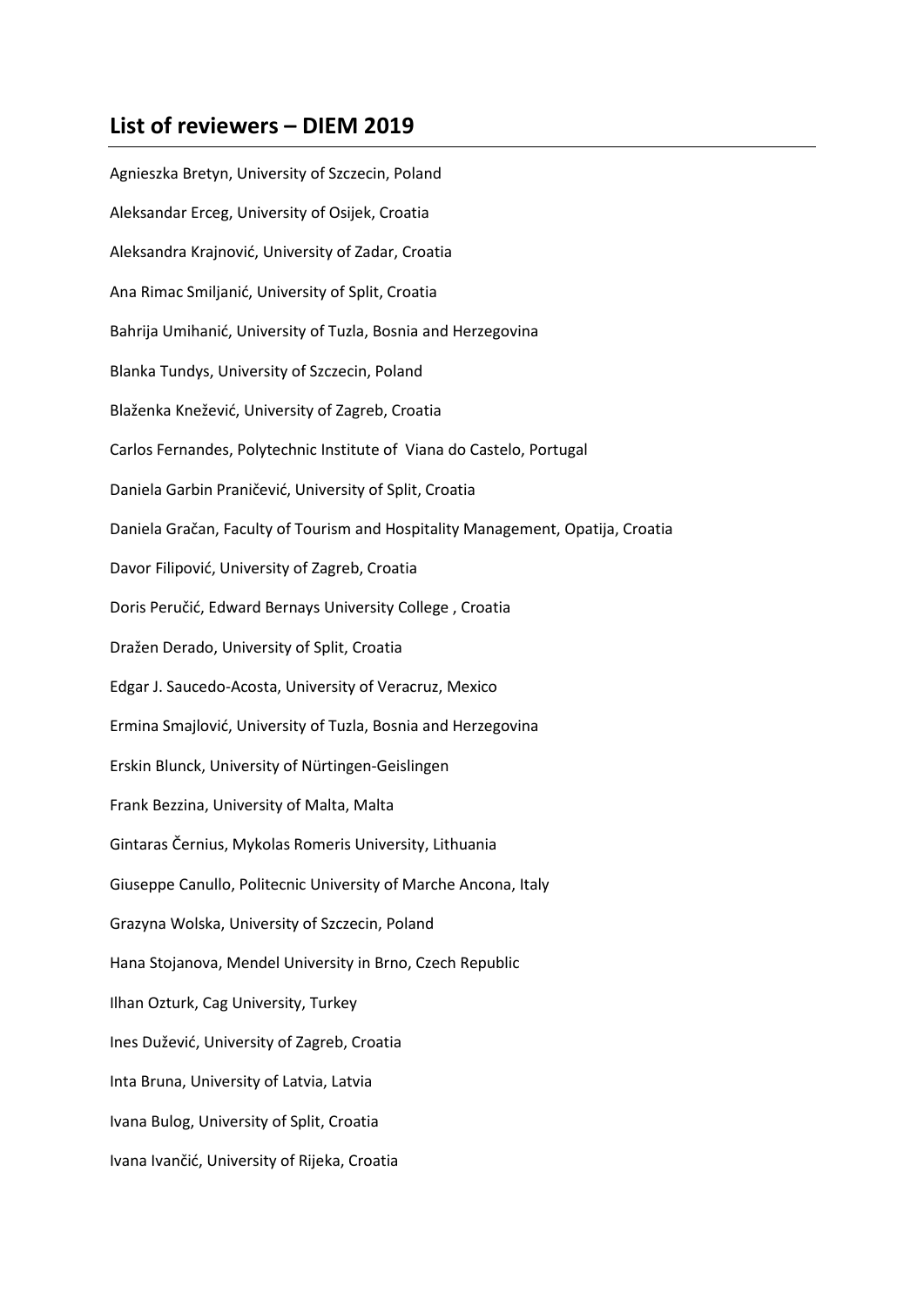Ivana Pavić, University of Zagreb, Croatia Ivo Ban, University of Dubrovnik, Croatia Ivo Družić, University of Zagreb, Croatia Ivona Milić Beran, University of Dubrovnik, Croatia Ivona Vrdoljak Raguž, University of Dubrovnik, Croatia J. Rodolfo Hernández, University of Valencia, Spain Joanna Kizielewicz, Gdynia Maritime University, Poland Jurica Bosna, University of Zadar, Croatia Katarzyna Skrzeszewska, Gdynia Maritime University, Poland Katija Vojvodić, University of Dubrovnik, Croatia Lidija Barjaktarović, Univerzitet Singidunum, Serbia Lina Anastassova, Burgas Free University, Bulgaria Marie Mikušova, Technical University of Ostrava, Czech Republic Martina Briš Alić, University of Osijek, Croatia Mila Gadžić, University of Mostar, Bosnia and Herzegovina Najla Podrug, University of Zagreb, Croatia Natalia Ivanova, HSE University, Moscow, Russia Nebojša Stojčić, University of Dubrovnik, Croatia Nikola Papac, University of Mostar, Bosnia and Herzegovina Rahimić Zijada, University of Sarajevo, Bosnia and Herzegovina Sandra Horvat, University of Zagreb, Croatia Sanja Pfeifer, University of Osijek, Croatia Senka Borovac Zekan, University of Split, Croatia Snezana Mojsovska Salamovska, University of "St.Kliment Ohridski" Bitola, N. Macedonia Stefano De Cantis, University of Palermo, Italy Sunčica Oberman Peterka, University of Osijek, Croatia Sylvie Formánková, Mendel University in Brno, Czech Republic